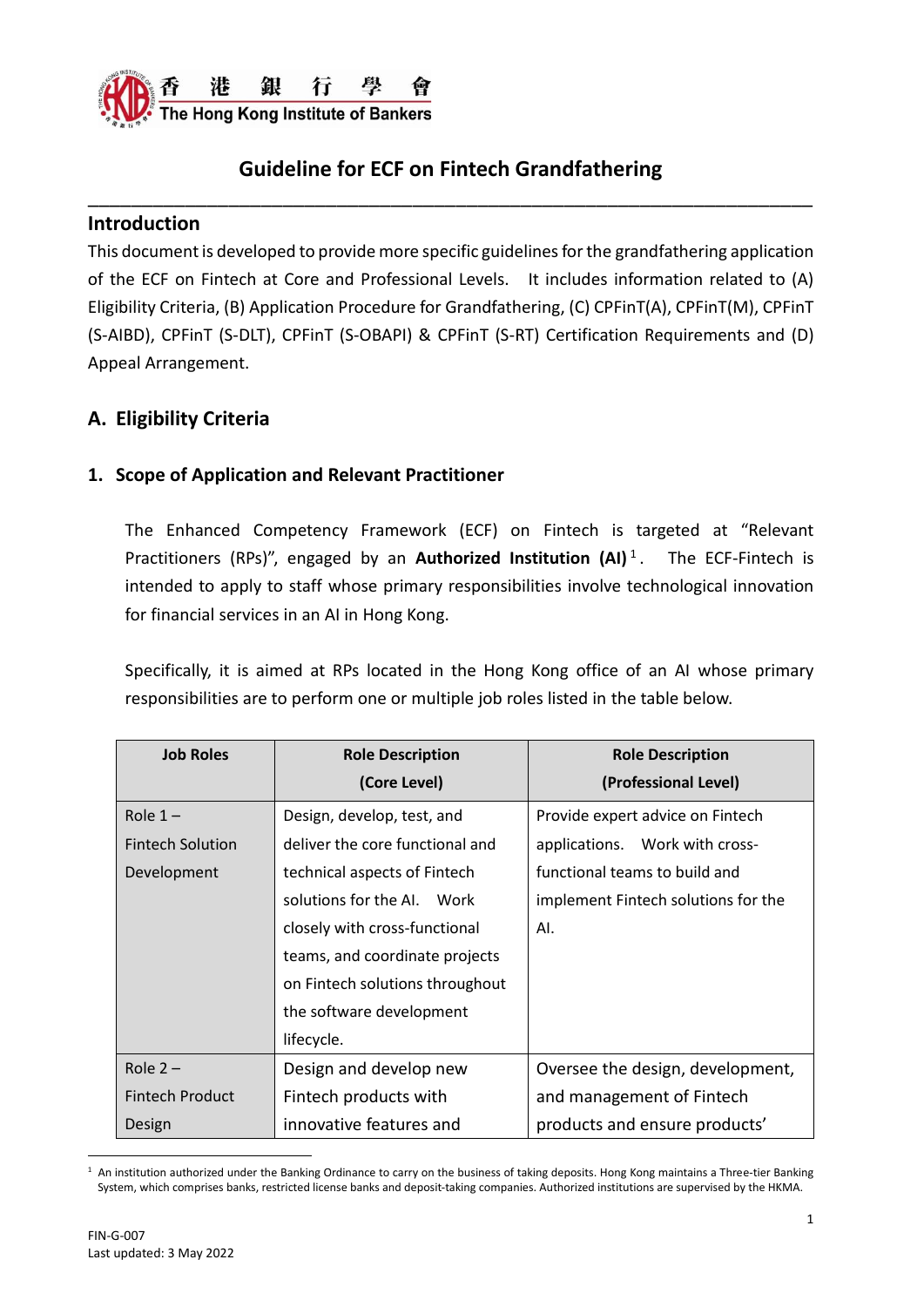

|                         | functionalities driven by user  | alignment with the AI's overall  |
|-------------------------|---------------------------------|----------------------------------|
|                         | needs or market forces.         | Fintech strategic direction and  |
|                         |                                 | product compliance.              |
| Role $3-$               | Assist in the research and      | Drive Fintech agenda within the  |
| <b>Fintech Strategy</b> | execution of Fintech strategy,  | AI, and provide strategic        |
| and Management          | and manage the Fintech          | direction for the AI's Fintech   |
|                         | initiatives of the AI in        | initiatives.                     |
|                         | collaboration with internal     |                                  |
|                         | stakeholders and external       |                                  |
|                         | vendors and partners.           |                                  |
| Role $4-$               | Assist in Regtech research, use | Lead and drive the design,       |
| Regtech                 | case formulation, regulatory    | development and implementation   |
|                         | and business requirements       | of Regtech solutions and the     |
|                         | consolidation, vendor selection | change management to ensure      |
|                         | and Regtech solution            | alignment with the Al's overall  |
|                         | development, etc. along the     | Regtech strategy and realisation |
|                         | Regtech adoption journey to     | of benefits of Regtech.          |
|                         | enhance the efficiency and      |                                  |
|                         | effectiveness of the AI's risk  |                                  |
|                         | management and regulatory       |                                  |
|                         | compliance.                     |                                  |

The definition of RPs has taken into account differences among AIs in how Fintech practitioners are assigned within their organisational structure and job design (e.g., as an independent Fintech unit within the AI's back-office function or as part of a more comprehensive strategy which involves experts from the product design/development team, operations team, technology team, and/or risk and compliance team). Functional roles rather than the functional titles of staff members should be essential in considering whether the definition of RPs is met. To facilitate the determination of whether a staff member falls under the scope of RPs, please refer to the key roles/tasks outlined in Annex 1 which is quoted from the HKMA circular on "Guide [to Enhanced Competency Framework](https://www.hkma.gov.hk/media/eng/doc/key-information/guidelines-and-circular/2021/20211203e1.pdf) on Fintech".

It should be noted that the ECF-Fintech is not intended to cover staff members performing the following functions: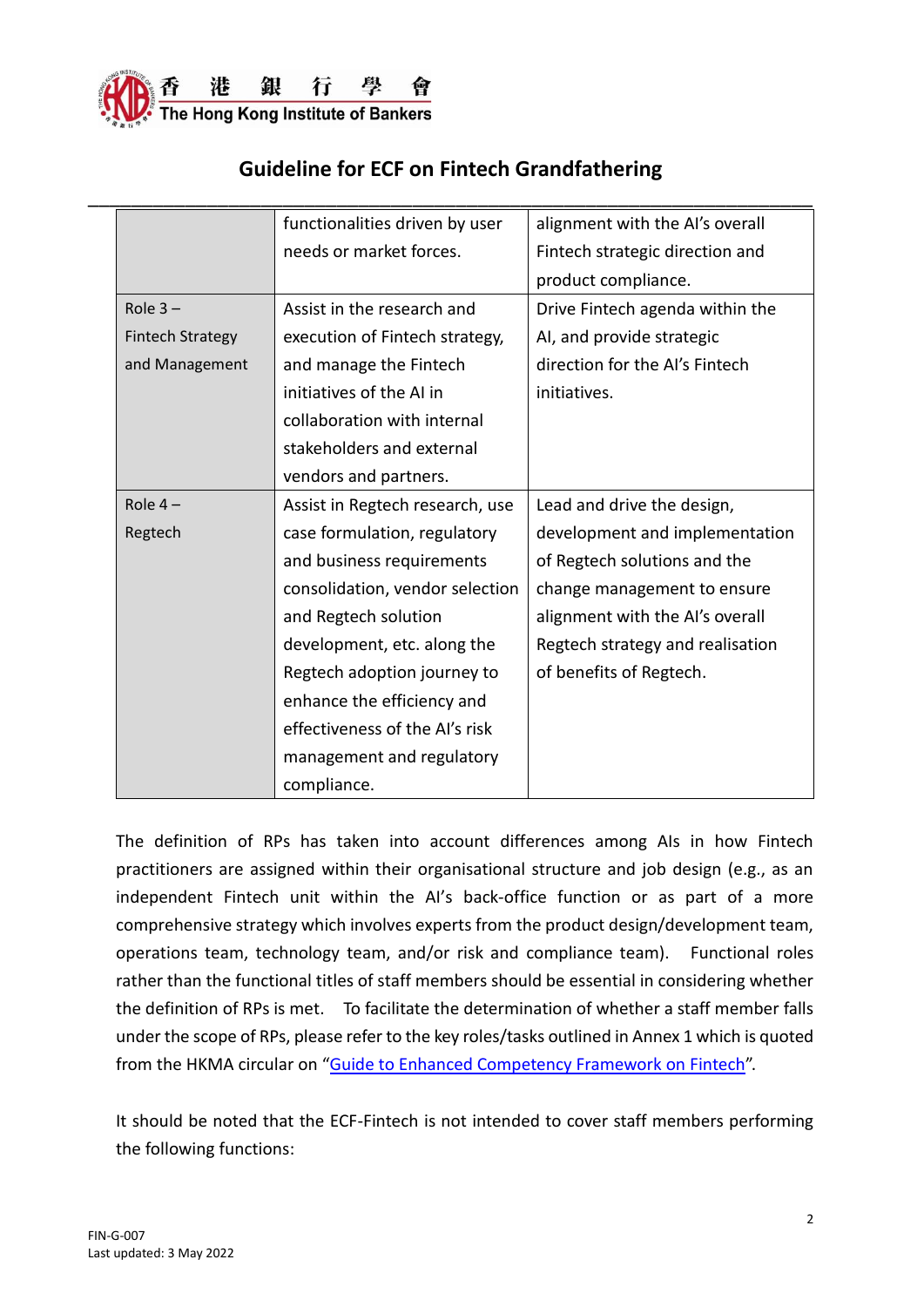

- (a) Practitioners Staff performing supporting roles or similar incidental roles for Fintech functions and projects within an AI, including but not limited to IT-related functions (e.g., IT helpdesk operations, IT support), compliance, and finance functions, are outside the scope of the ECF-Fintech at this stage.
- (b) Staff performing cybersecurity-related functions (e.g., IT security operations and delivery, IT risk management, IT audit) as they are already subject to the ECF-Cybersecurity. Please refer to the HKMA's Guide to ECF on Cybersecurity for details of these roles.
- (c) Staff in Fintech-related functions performing solely clerical and administrative duties or other incidental functions.
- (d) Staff with minimal exposure to tasks involving Fintech.
- (e) Senior Staff who are only end-users of Fintech solutions such as relationship managers and officers, credit approval officers, and transaction monitoring officers.

For the avoidance of doubt, a staff member is not required to work full time in Fintech-related functions or perform all the key tasks specified in the job description in order to be classified as an RP. AIs are expected to adopt a principles-based approach when determining whether a staff member falls within the definition of RP for the ECF-Fintech by assessing the significance of the Fintech-related role performed by the staff member. If a staff member's job responsibility covers a majority of the key tasks detailed in ECF-Fintech's role description, such RP is considered within scope. Als should be able to justify decisions made in this regard.

Please refer to the HKMA circular on "Guide [to Enhanced Competency Framework](https://www.hkma.gov.hk/media/eng/doc/key-information/guidelines-and-circular/2021/20211203e1.pdf) on Fintech" dated 3 December 2021 for more details.

#### **2. Grandfathering Requirements**

A RP may be grandfathered on a one-off basis based on his or her years of qualifying work experience and/or professional qualification. Such work experience need not be continuous. The detailed grandfathering requirements are as follow:

- (a) Core Level
	- At least 3 years of relevant work experience\* in Fintech projects and/or any of the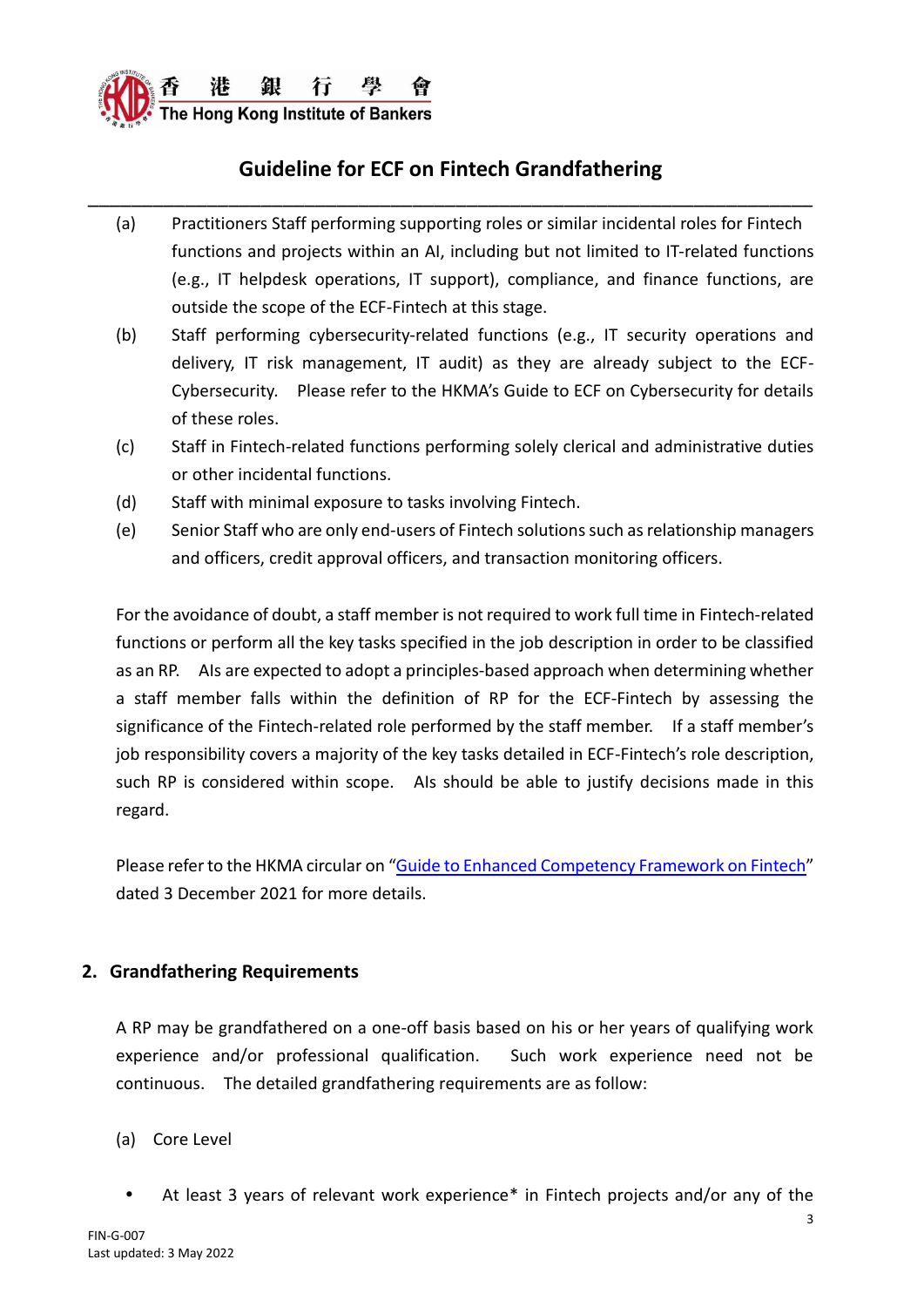

functions as specified in Annex 1;

Employed by an AI at the time of application.

(b) Professional Level (Management Track)

- At least 6 years of relevant work experience\* in Fintech projects and/or any of the functions as specified in **Annex 1**, of which at least 3 years are gained from respective Professional Level job roles;
- Employed by an AI at the time of application.

(c) Professional Level (Specialist Track)

- At least 6 years of relevant work experience\* in Fintech projects and/or any of the functions as specified in **Annex 1**, of which at least 3 years are gained from respective Professional Level job roles;
- Employed by an AI at the time of application.

The majority of work experience gained from different job roles will affect the certification title (i.e., CPFinT(M) or CPFinT(S)) upon grandfathering for Professional Level. For example, RPs with a majority of work experience gained from Role 2 – Fintech Product Design and/or Role 3 – Fintech Strategy and Management will be granted the CPFinT(M) certification, while RPs with a majority of work experience gained from Role 1 – Fintech Solution Development will be granted the CPFinT(S) certification. Moreover, the RPs who are granted the CPFinT(S) certification will also be designated a specialist stream depending on which specialist area they have acquired the majority of their work experience.

RPs who have sufficient work experience in two or more job roles can be granted both the CPFinT(M) certification and CPFinT(S) certification (e.g., 6 years in Role 2/Role 3 and 6 years in Role 1/Role4).

*\*In general, HKIB will consider whether the nature of work experience is substantially the same as that described in the Fintech Role 1, Role 2, Role 3 and Role 4 in Annex 1* of the [Guide to Enhanced](https://www.hkma.gov.hk/media/eng/doc/key-information/guidelines-and-circular/2021/20211203e1.pdf)  [Competency Framework on Fintech](https://www.hkma.gov.hk/media/eng/doc/key-information/guidelines-and-circular/2021/20211203e1.pdf)"*. Relevant work experience may be obtained from AIs and/or*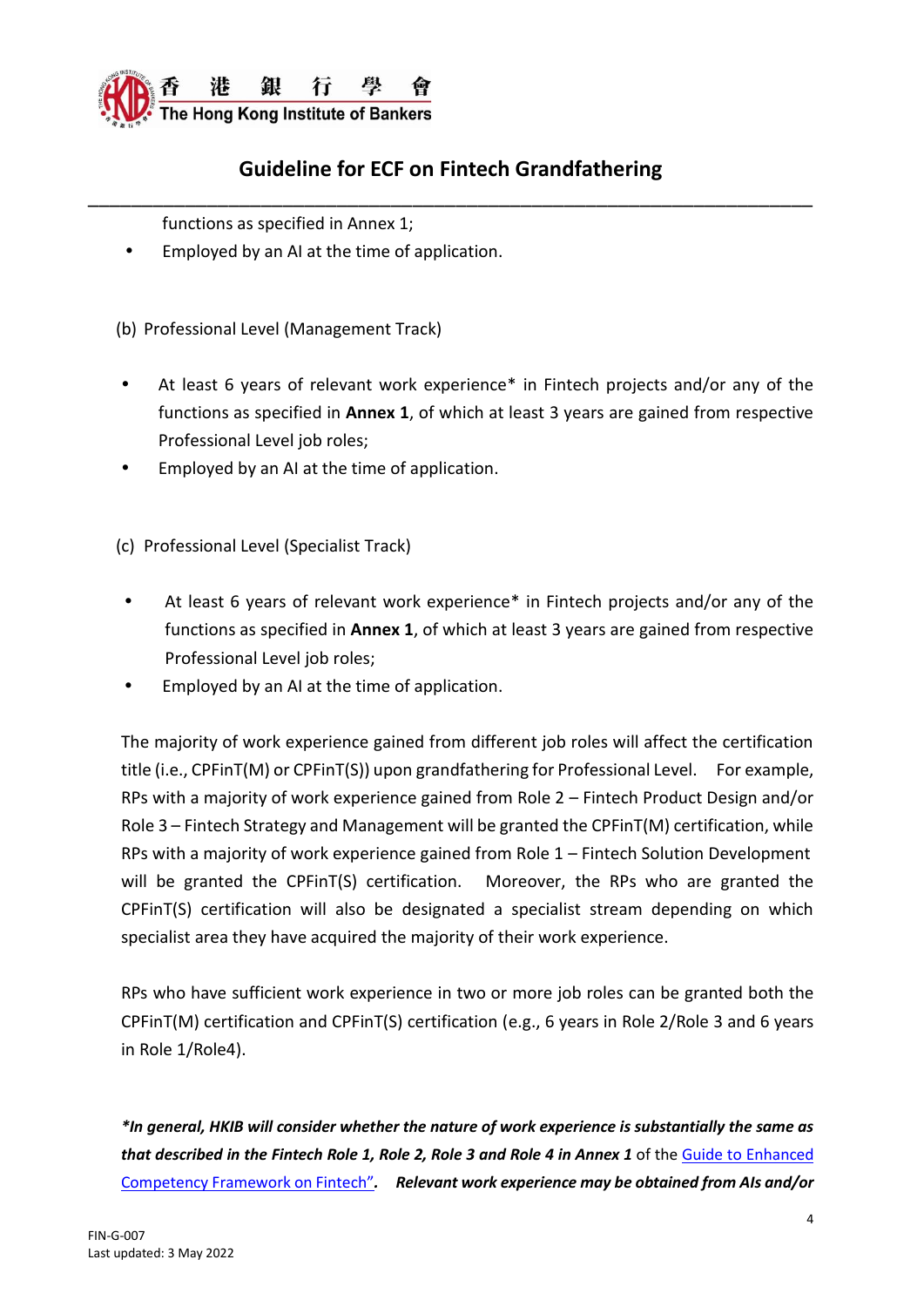

*non-bank financial institutions. As for work experiences related to Fintech gained from other nonbanking industries, they will be considered on a case-by-case basis.* 

Existing RPs who meet the above criteria can submit their grandfathering applications to the HKIB from 1 April 2022 to 31 March 2023. A one-off grandfathering fee will apply.

For other individuals who have the relevant work experience but are not working in an AI during the grandfathering period, they may submit their applications to the HKIB for grandfathering within three months from the date of joining the Fintech function of an AI and becoming a RP. However, they should have met all the applicable grandfathering criteria on or before 31 March 2023 as prescribed above.

Applications for grandfathering are handled and assessed by the HKIB. The HKIB may request for the applicant to provide employment records or additional information to substantiate the application for grandfathering. Late application will not be accepted.

Upon grandfathering, the RP is required to apply for CPFinT(A) or CPFinT(M) or CPFinT(S) and to renew the relevant certification annually with the HKIB.

#### **B. Application Procedure for Grandfathering**

Please follow the application procedure as listed below:

- (a) Complete all necessary fields in the relevant Grandfathering and/or Certification Application Form for ECF on Fintech, including applicant's signature and HR endorsement in relevant sections.
	- For Core Level: FIN-G-009:
	- For Professional Level: FIN-G-010

*Note: Applicant is encouraged to apply for both Grandfathering and Certification at one time by using the above Application Form. Please also read the Guidelines for ECF on Fintech Certification (FIN-G-008) if Grandfathering and Certification are applied at the same time.*

(b) Obtain the endorsement from the Human Resources Department (HR) of the concerned Authorized Institution(s) by obtaining his/her signature and company chop on the Annex of the Grandfathering and/or Certification Application Form – HR Department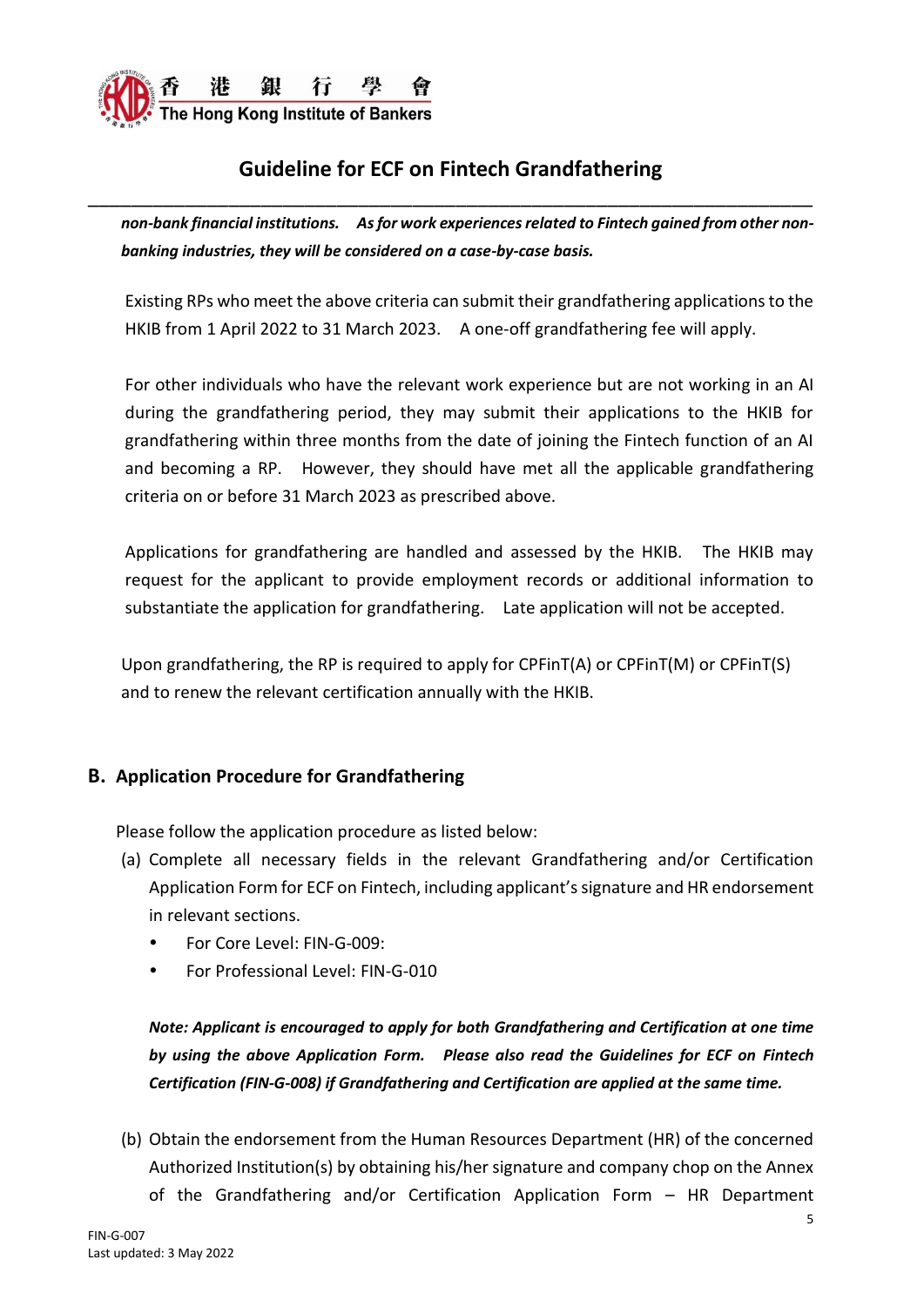

Verification Form on Key Roles/Responsibilities for Fintech Practitioners. Application is only accepted with HR verification.

(c) Applicant is required to fill in **ONE** completed HR Verification Annex form for **EACH** relevant position/functional title in the application.

AIs are expected to support their staff to apply for grandfathering and certification. Regarding information related to a Relevant Practitioner's previous employment(s), the current employer is encouraged to provide necessary assistance to Relevant Practitioners in the latter's applications for grandfathering or ECF certification (e.g., confirming whether such information is consistent with the curriculum vitae provided by the Relevant Practitioner at the time of job application).

If required, the HKIB may request the applicant to provide employment records or additional information to substantiate the application for grandfathering.

- (d) Read the Privacy Policy Statement set out on the HKIB website before submitting the application.
- (e) Send the completed Application Form with the HR department's endorsement, relevant supporting documents (e.g., certified true copies of your HKID/Passport, copies of your examination result or a grandfathered approval letter for relevant Certificate for ECF on Fintech), cheque/payment evidence to HKIB within the required time frame.
	- Grandfathering Application Period The HKIB will accept an application for grandfathering by current Relevant Practitioners of AIs from **1 April 2022**. Completed application with all required supporting documents must be submitted to the HKIB office. The deadline for application will be **31 March 2023**. Late submission, applications with incomplete information, and applications by fax/email will **NOT** be accepted.
	- Fee Payable

For details, please refer to the Fee Table of the Grandfathering Application Form for ECF on Fintech.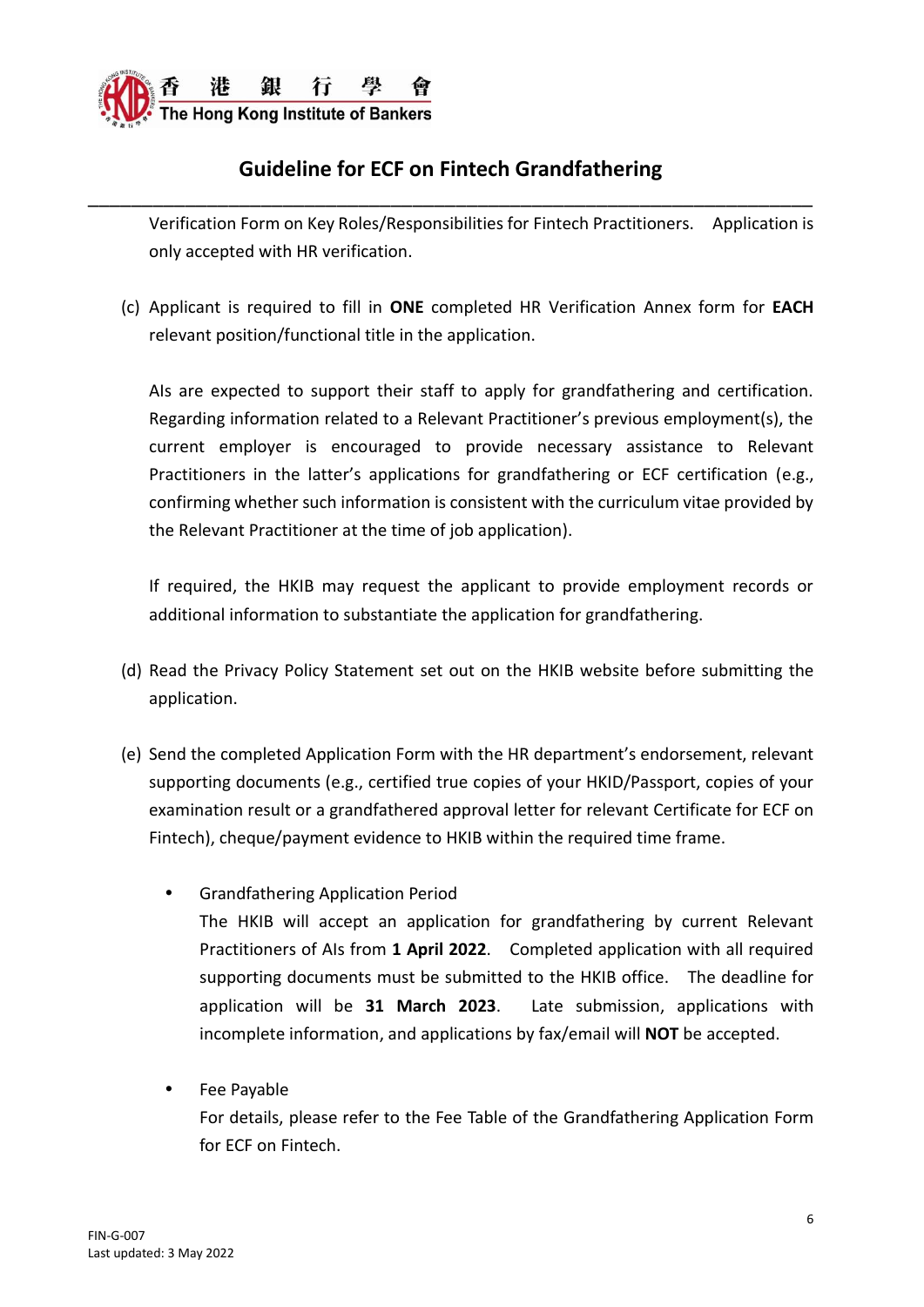

- Payment Method
	- Paid by Employer
	- A crossed cheque or e-cheque made payable to "**The Hong Kong Institute of Bankers**". Postdated cheques will not be accepted
	- Credit card (Visa or Mastercard)
- Submission of Application

Please complete and submit the **SIGNED** Application Form together with the required documents via email to [cert.gf@hkib.org](mailto:ecf.crm@hkib.org) or by post/in-person to The Hong Kong Institute of Bankers (HKIB) at the following address:

"Application for ECF on Fintech Grandfathering/Certification" Department of Professional Assessment and Certification The Hong Kong Institute of Bankers 3/F Guangdong Investment Tower, 148 Connaught Road, Central, Hong Kong *Note: Please ensure sufficient postage is provided when sending out the required documents.*

Or you can complete and submit the e-Form in the Application and Info Centre on our website: [https://www.hkib.org/page/126.](https://www.hkib.org/page/126)

Approval

It is expected to take **60 days** for the HKIB to process grandfathering applications with the completed submission of documents and information under normal circumstances. If certification is also applied together with grandfathering by using the combined application form, the processing time will be around **120 days**.

Once grandfathering and/or certification has been granted, the Relevant Practitioner will be notified via email.

#### *Note: The approval of grandfathering is subject to the final decision of the HKIB.*

Please refer to the respective Grandfathering and/or Certification Application Forms for ECF on Fintech (FIN-G-009 and FIN-G-010) for details and read the [Privacy Policy Statement](https://www.hkib.org/storage/photos/7/Privacy_Policy_Statement_20220406.pdf) set out on the HKIB website before applying.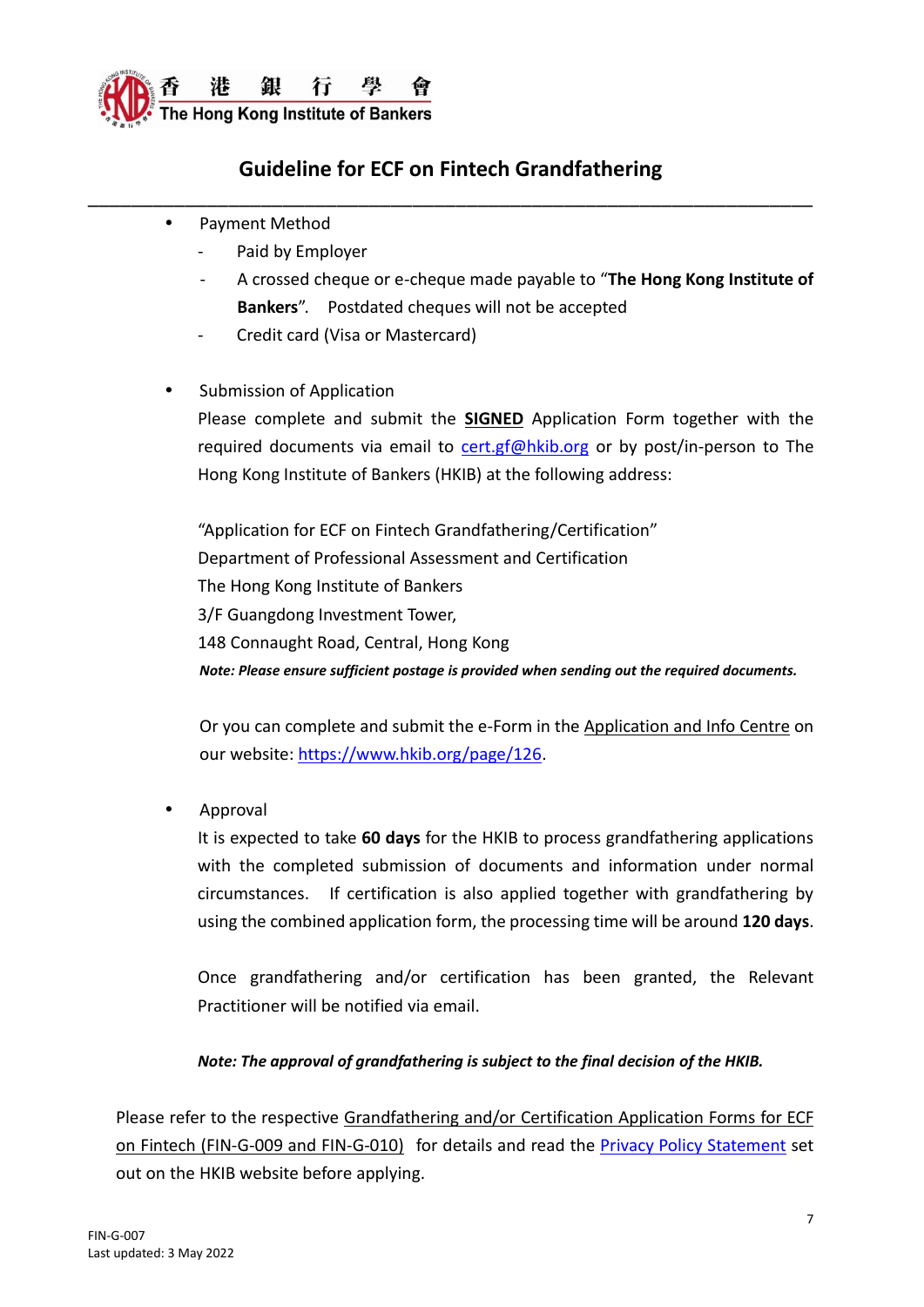

#### **C. CPFinT(A), CPFinT(M) and CPFinT(S) Certification Requirements**

For details, applicants can refer to the Guideline for ECF on Fintech Certification (FIN-G-008).

#### **D. Appeal Arrangement**

The HKIB will appoint a Grandfathering of ECF on Fintech Appeal Committee (Appeal Committee) as necessary, to handle the appeal of grandfathering applications. The appeal mechanism applies if a formal written notice of appeal, specifying the ground, is sent to the HKIB by the grandfathering applicant whose application has been declined by the HKIB. There will be an administrative fee for the appeal application.

#### (a) Grandfathering Appeal Procedure

Applicants may request in writing for any appeal against their grandfathering result **within 1 month** after the issuance of grandfathering declination letter. An administrative fee would be applied. Late appeal applications will not be accepted.

The appellant may be asked to attend the appeal hearing by the Appeal Committee or provide extra supporting documents if the Committee has any questions, they wish to ask the appellant. The Appeal Committee meeting will be conducted as required. The Appeal Committee shall decide to either accept the appeal or decline the appeal.

It is expected to take **90 days** for HKIB to process grandfathering appeal application under normal circumstances. The appellant will be notified of the decision by the Appeal Committee in writing and a document will be signed by the Head of Professional Assessment & Certification and Certified Banker of HKIB as a record. Applicants will be informed of their appeal results by post and/or email and with written notice for an approved case.

(b) Fee Payable

An administrative fee of HKD1,000 is required for the appeal application.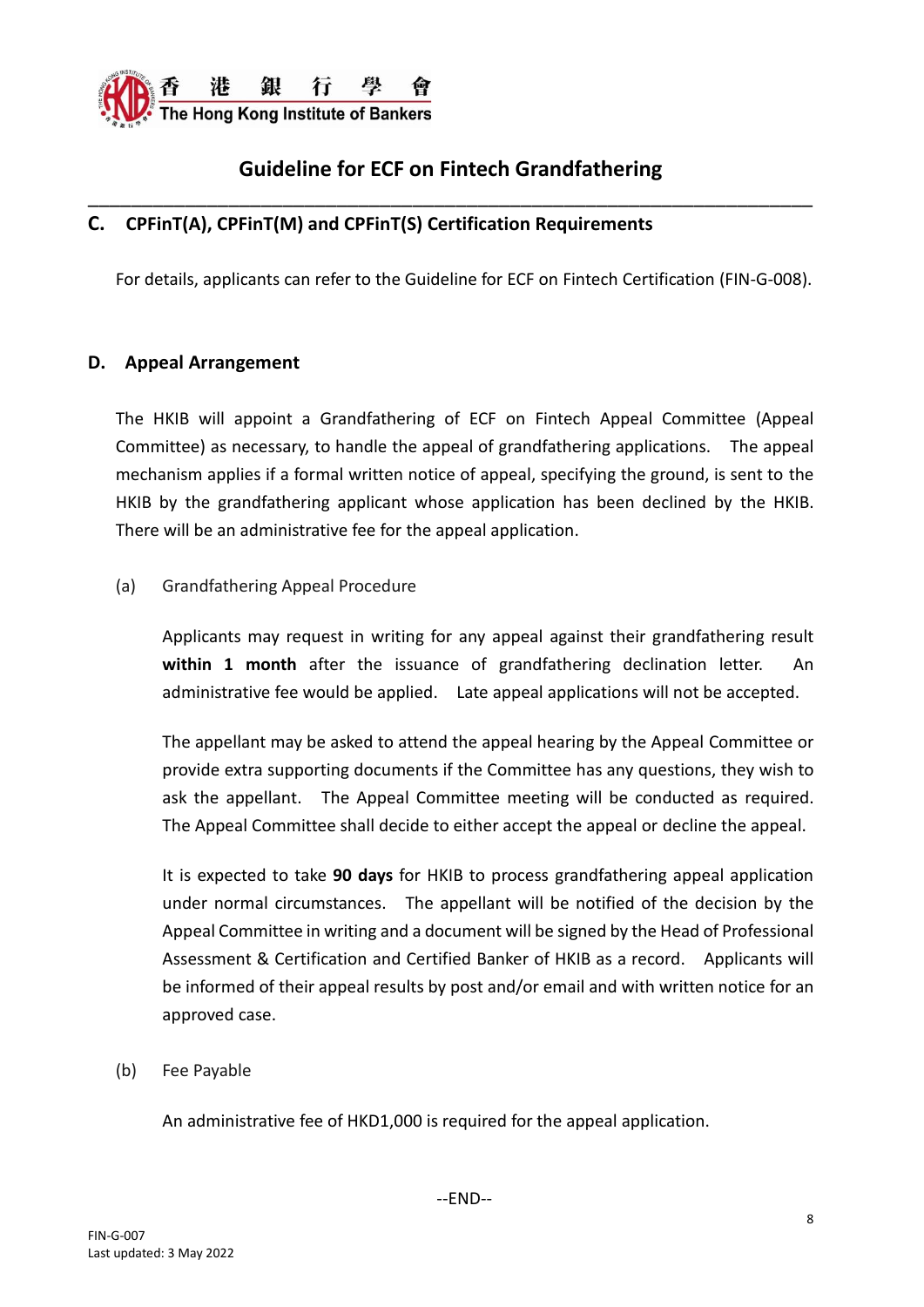

Annex 1: ECF-Fintech: Key Roles and Tasks for Relevant Practitioners (Quoted from the Annex 1 ["Guide to Enhanced Competency Framework on Fintech"\)](https://www.hkma.gov.hk/media/eng/doc/key-information/guidelines-and-circular/2021/20211203e1.pdf)

|                   | <b>Core Level</b>                                                                                                                                                          |
|-------------------|----------------------------------------------------------------------------------------------------------------------------------------------------------------------------|
| Role 1<br>Fintech | Examples of functional titles:<br>Al Developer, Data Scientist, Cloud Specialist                                                                                           |
| Solution          | Key Tasks:                                                                                                                                                                 |
| Development       | Keep abreast of latest Fintech developments including Fintech products, innovative tools<br>1.                                                                             |
|                   | and solutions, emerging technologies, and best practices                                                                                                                   |
|                   | Analyse Fintech application use cases and business requirements, and formulate<br>2.                                                                                       |
|                   | technical specifications for Fintech applications and solutions                                                                                                            |
|                   | 3.<br>Develop Proof-of-Concept and coordinate the evaluation process                                                                                                       |
|                   | Assist in technical design, development, integration and implementation of Fintech<br>4.                                                                                   |
|                   | solutions and applications                                                                                                                                                 |
|                   | Use some advanced and specialised skills in support of test plan, test cases/scripts, test<br>5.                                                                           |
|                   | environments, test data and perform testing                                                                                                                                |
|                   | Work closely in a team environment and meet Fintech project schedules<br>6.                                                                                                |
| Role 2            | Examples of functional titles:                                                                                                                                             |
| Fintech           | Digital/Fintech Product Analyst, UI/UX Analyst                                                                                                                             |
|                   | Key Tasks:                                                                                                                                                                 |
| Product           | Design and develop Fintech products in response to the rapidly changing business<br>1.                                                                                     |
| Design            | environment and user needs                                                                                                                                                 |
|                   | Use some advanced and specialised skills to analyse the needs and opportunities for new<br>2.<br>Fintech products to improve user experience                               |
|                   | Propose Fintech product development strategies and participate in the product<br>3.<br>management cycle                                                                    |
|                   | Compile metrics to meet business needs and objectives<br>4.                                                                                                                |
|                   | Collaborate with different business units to understand their priorities and elaborate<br>5.                                                                               |
|                   | requirements on features and functionalities for Fintech products                                                                                                          |
|                   | Exercise appropriate judgment in recommending applicable regulatory and business<br>6.<br>requirements for product compliance                                              |
| Role 3            | Examples of functional titles:                                                                                                                                             |
| Fintech           | Digital Transformation Analyst, Fintech/Digital Strategy Officer, Business Analyst (Innovation                                                                             |
| Strategy          | and Fintech)<br>Key Tasks:                                                                                                                                                 |
|                   | Study the capabilities of emerging technologies and identify opportunities to improve<br>1.                                                                                |
| and               | banking operations and products by formulating and demonstrating use cases of                                                                                              |
| Management        | technologies                                                                                                                                                               |
|                   | Keep abreast of the latest Fintech regulatory requirements, industry initiatives, and best<br>2.<br>practices                                                              |
|                   | Analyse and study business objectives and requirements on Fintech development<br>3.                                                                                        |
|                   | Follow up, monitor and support the AI's Fintech strategic initiatives and<br>4.                                                                                            |
|                   | business/partnership development                                                                                                                                           |
|                   | Drive Fintech initiatives/projects and act as the key interface between external parties,<br>5.<br>business users, and technical teams in support of project co-ordination |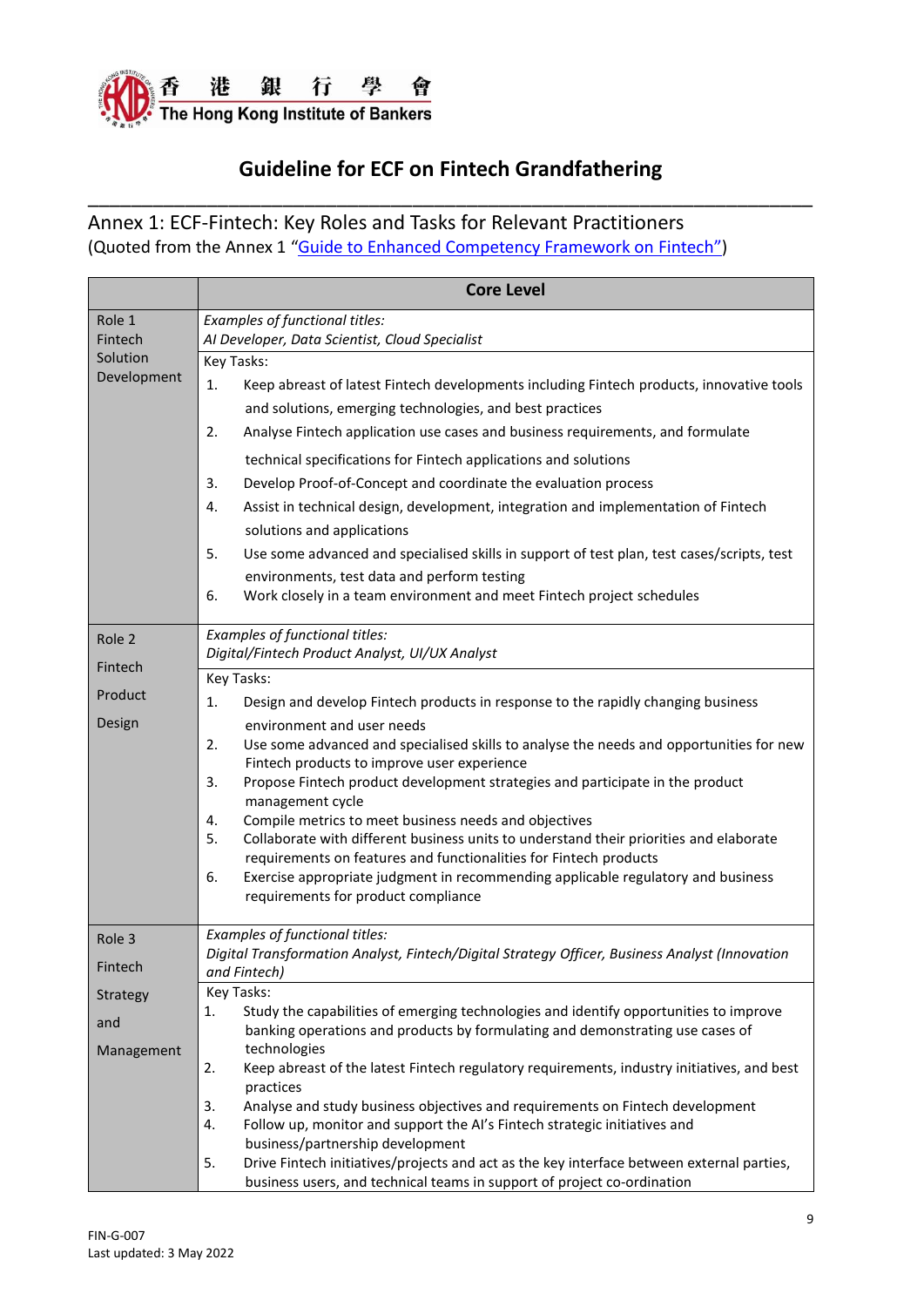

| Role 4  | General job description:                                                                           |  |
|---------|----------------------------------------------------------------------------------------------------|--|
|         | A group of emerging job roles from different functions (e.g. risk and compliance, technology       |  |
| Regtech | and business functions) within an AI that are primarily involved in the use of technologies in the |  |
|         | development and application of Regtech solutions to enhance the efficiency and effectiveness       |  |
|         | of risk management and regulatory compliance.                                                      |  |
|         | Key Tasks:                                                                                         |  |
|         | Observe the development around best practices for the use of Regtech<br>$\mathbf{1}$ .             |  |
|         | 2.<br>Assist in drafting and revising policies and guidelines taking into account regulatory       |  |
|         | requirements and technology development to ensure adherence to the best practices                  |  |
|         | for Regtech application                                                                            |  |
|         | Keep abreast of the capabilities of emerging technologies and identify opportunities and<br>3.     |  |
|         | use cases for Regtech to transform risk management and regulatory compliance                       |  |
|         | Assist in performing gap analysis of Regtech maturity, taking into consideration the<br>4.         |  |
|         | advancement in innovative technologies                                                             |  |
|         | 5.<br>Conduct Regtech vendor solution assessment and regulatory and business requirement           |  |
|         | Conversion                                                                                         |  |
|         | 6.<br>Assist in the development of Regtech solutions/proof-of-concepts                             |  |
|         |                                                                                                    |  |

|                               | <b>Professional Level</b>                                                                                                                                                                                                                                                                                                                                                                                                                                                                                                                                                                                                                                                                                                                                                                                 |  |  |
|-------------------------------|-----------------------------------------------------------------------------------------------------------------------------------------------------------------------------------------------------------------------------------------------------------------------------------------------------------------------------------------------------------------------------------------------------------------------------------------------------------------------------------------------------------------------------------------------------------------------------------------------------------------------------------------------------------------------------------------------------------------------------------------------------------------------------------------------------------|--|--|
| Role 1<br>Fintech<br>Solution | Examples of functional titles:<br>Senior AI Engineer, Senior Cloud Specialist, Lead Data Scientist, Data Analytics Manager, Data<br>Engineer                                                                                                                                                                                                                                                                                                                                                                                                                                                                                                                                                                                                                                                              |  |  |
| Development                   | Key Tasks:<br>Take ownership of know-how on specific Fintech domain(s), techniques, models, and<br>1.<br>frameworks<br>2.<br>Provide advice on the architecture design of Fintech projects across the AI<br>Guide the technical requirements and design of Fintech solutions for Fintech projects<br>3.<br>Lead the development and implementation of in-house Fintech solutions for Fintech<br>4.<br>projects<br>5.<br>Work closely with product team, risk team and end users to ensure technical<br>compatibility, compliance with standards (such as internal coding standards and security<br>standards), sound risk control and good customer experience<br>Ensure software development life cycle is in compliance with the information security<br>6.<br>and cyber resilience standards of the AI |  |  |
| Role 2                        | Examples of functional titles:<br>Digital/Fintech Product Manager, Fintech Product Lead                                                                                                                                                                                                                                                                                                                                                                                                                                                                                                                                                                                                                                                                                                                   |  |  |
| Fintech<br>Product<br>Design  | Key Tasks:<br>Keep abreast of latest market trends, analyse customers' behavior, key financial drivers<br>1.<br>and competitors' strategy to maintain competitiveness in the market<br>Drive Fintech product development and enhancement to meet business objectives and<br>2.                                                                                                                                                                                                                                                                                                                                                                                                                                                                                                                            |  |  |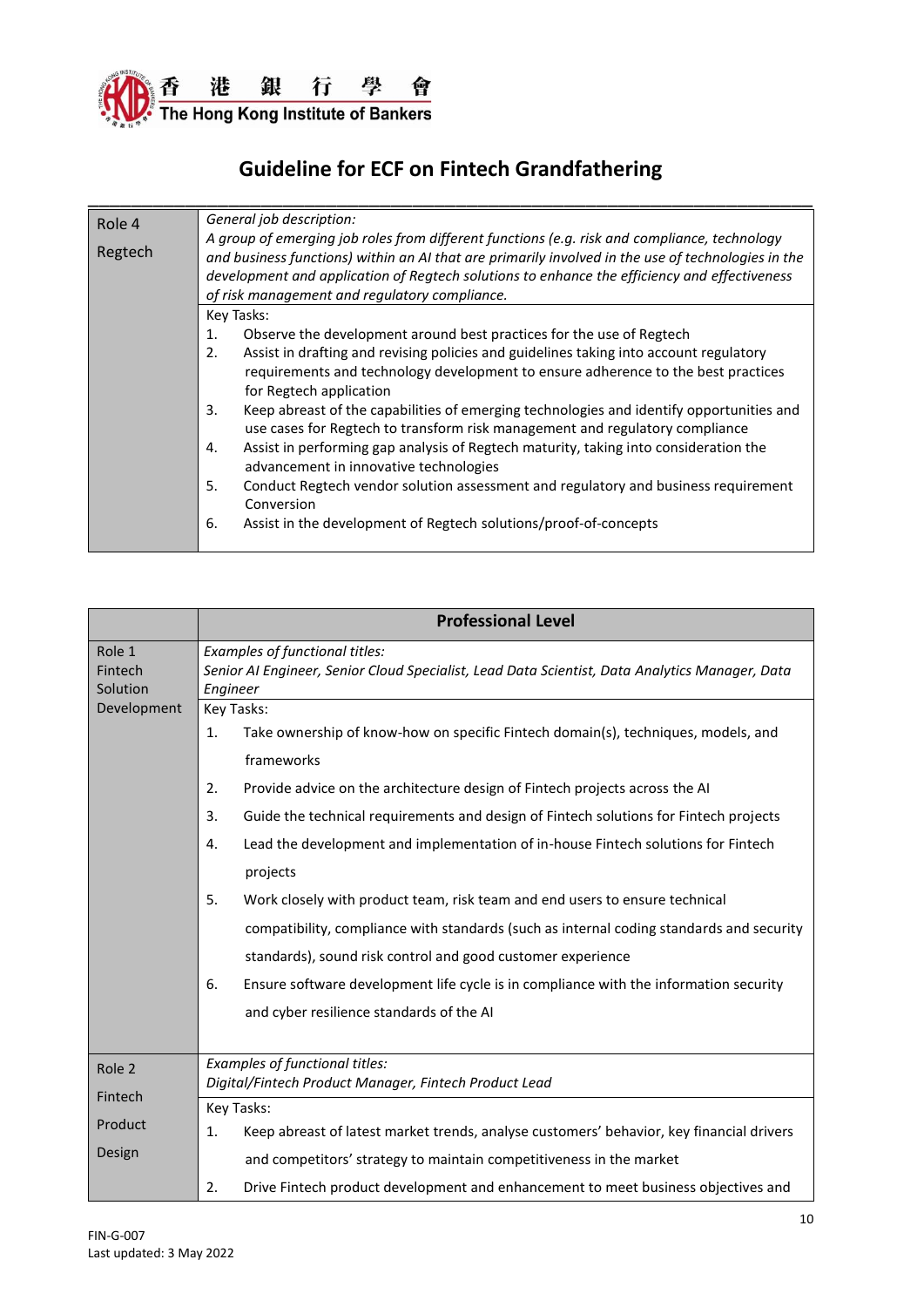

|            | user needs<br>Formulate Fintech product strategy and create key metrics to track outcome after<br>3.<br>product release<br>Work closely with different business units to prioritise Fintech product features and<br>4.<br>formulate product roadmap<br>5.<br>Ensure the development of Fintech products is in compliance with the information<br>security and cyber resilience standards of the AI<br>6.<br>Provide risk control advice on applicable regulatory and business requirements |
|------------|--------------------------------------------------------------------------------------------------------------------------------------------------------------------------------------------------------------------------------------------------------------------------------------------------------------------------------------------------------------------------------------------------------------------------------------------------------------------------------------------|
| Role 3     | Examples of functional titles:<br>Strategy Manager, Digital Transformation Manager, Fintech and Partnership Manager,                                                                                                                                                                                                                                                                                                                                                                       |
| Fintech    | Fintech/Digital Project Manager                                                                                                                                                                                                                                                                                                                                                                                                                                                            |
| Strategy   | Key Tasks:<br>1.                                                                                                                                                                                                                                                                                                                                                                                                                                                                           |
| and        | Formulate strategic directions for the AI's future growth<br>Drive Fintech initiatives and lead a team to act as interface between cross-functional<br>2.                                                                                                                                                                                                                                                                                                                                  |
| Management | teams in Fintech implementation projects                                                                                                                                                                                                                                                                                                                                                                                                                                                   |
|            | Collaborate with development team and business units in the planning, design,<br>3.<br>development, and deployment of Fintech solutions across the AI                                                                                                                                                                                                                                                                                                                                      |
|            | Lead cost-benefit and return on investment analyses for proposed solutions to assist<br>4.                                                                                                                                                                                                                                                                                                                                                                                                 |
|            | senior management in making implementation decisions                                                                                                                                                                                                                                                                                                                                                                                                                                       |
|            | Engage with the external Fintech ecosystem to explore potential collaborations and<br>5.                                                                                                                                                                                                                                                                                                                                                                                                   |
|            | opportunities<br>Ensure the development of Fintech products is in compliance with the information<br>6.<br>security and cyber resilience standards of the AI                                                                                                                                                                                                                                                                                                                               |
| Role 4     | General job description:                                                                                                                                                                                                                                                                                                                                                                                                                                                                   |
| Regtech    | A group of emerging job roles from different functions (e.g. risk and compliance, technology<br>and business functions) within an AI that are primarily involved in leading and driving the<br>design, development and implementation of Regtech solutions to ensure alignment with the<br>AI's overall Regtech strategy and realisation of benefits of Regtech.                                                                                                                           |
|            | Key Tasks:                                                                                                                                                                                                                                                                                                                                                                                                                                                                                 |
|            | Define, implement and be accountable for the Regtech adoption life cycle (e.g.<br>1.                                                                                                                                                                                                                                                                                                                                                                                                       |
|            | RegTech strategy and governance)                                                                                                                                                                                                                                                                                                                                                                                                                                                           |
|            | Lead the change management and transformation to accomplish the successful<br>2.                                                                                                                                                                                                                                                                                                                                                                                                           |
|            | Regtech initiative delivery in areas including but not limited to data analytics,                                                                                                                                                                                                                                                                                                                                                                                                          |
|            | agile practices, vendor selection, and IT infrastructure integration. In particular,                                                                                                                                                                                                                                                                                                                                                                                                       |
|            | identify and collaborate with internal and external stakeholders to ensure                                                                                                                                                                                                                                                                                                                                                                                                                 |
|            | successful implementation of Regtech solutions                                                                                                                                                                                                                                                                                                                                                                                                                                             |
|            | Keep abreast of emerging technologies and best practices development in<br>3.<br>different application areas (e.g. technology-related risk management, conduct<br>risk management, and customer protection) relevant to Regtech adoption of AIs                                                                                                                                                                                                                                            |
|            | Advise risk and compliance function on robust organisational risk management<br>4.                                                                                                                                                                                                                                                                                                                                                                                                         |
|            | policies and guidelines and best professional practices in areas including but not                                                                                                                                                                                                                                                                                                                                                                                                         |